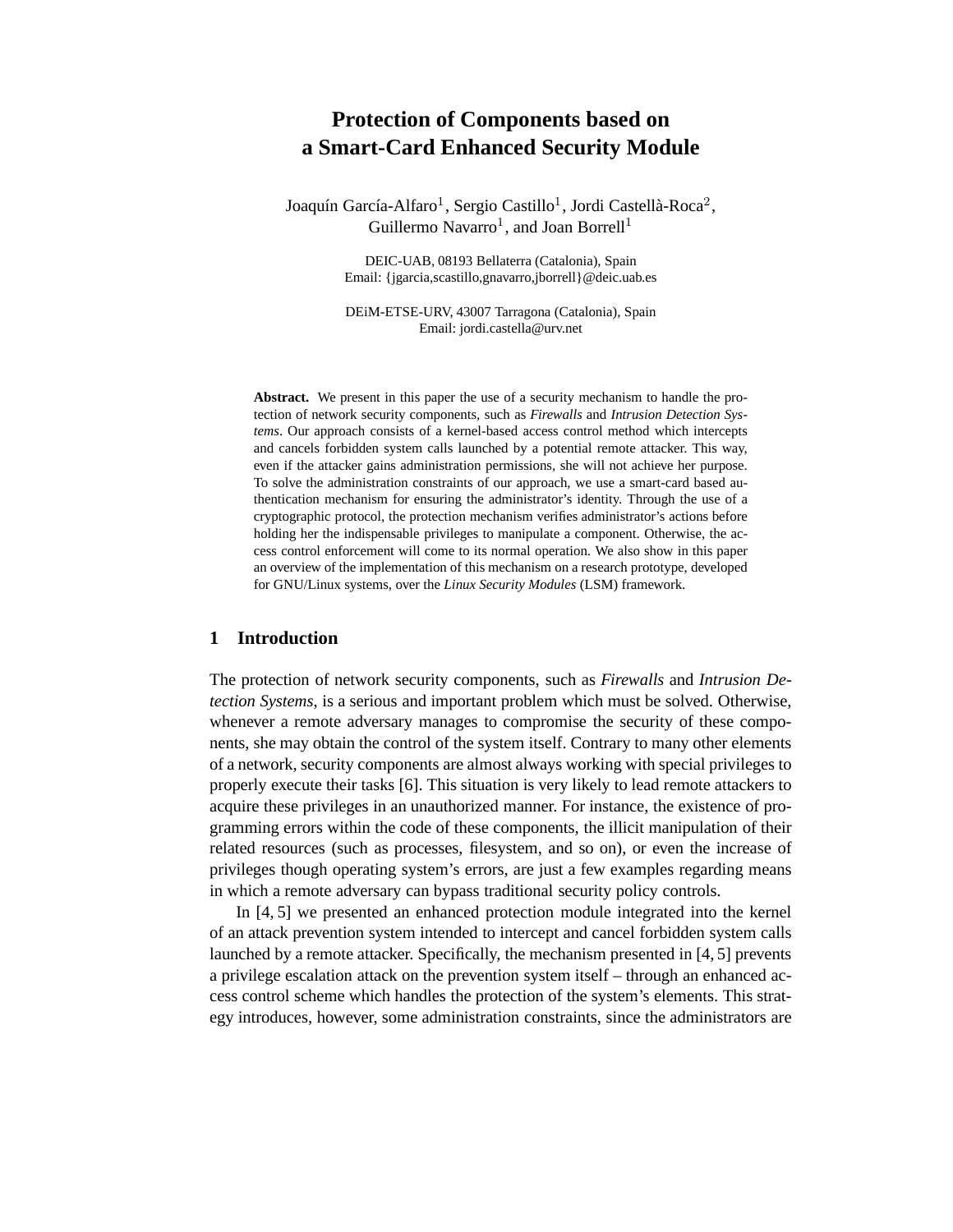not able to throw system calls which may suppose a threat to the protected system. To solve these constraints, we present in this paper an extended version of our approach which includes a smart-card based authentication mechanism, which acts as a reinforcement of the kernel-based access control. The objective of this complementary mechanism is twofold. First, it holds to the administrator the indispensable privileges to carry management and configuration activities just when she verifies her identity through a two-factor authentication mechanism. Second, it allows us to avoid those attacks focused on getting the rights of the administrative entity, such as dictionarybased attacks or buffer overflows.

The rest of this paper is organized as follows. Section 2 summarizes some related works. Section 3 shows an overview of our protection strategy. Section 4 takes a closer look at the development of the proposed mechanism. Section 5 presents our smart-card based authentication protocol intended to solve the administration constraints introduced by the protection mechanism. An evaluation concerning the efficiency of our proposal is then presented in Section 6. Finally, Section 7 closes the paper with a list of conclusions.

## **2 Related Work**

There are two main approaches to safely execute processes with special privileges on modern operating systems. A first approach, as the one presented in this paper, is to apply a kernel-based access control to the outcoming system calls. A second approach is the creation of restricted environments, in which the processes will be executed and controlled outside the trusted system space.

Regarding the first approach, the proposals closest to ours are the protection mechanisms presented in [9] and [11] for the creation of enhanced access control mechanisms integrated in the kernel of the GNU/Linux operating system. The main goal behind these two proposals is to reinforce the complete system by controlling the system calls and ensuring which process or user does the system call and against what it will be done. The ability to control the access to the resources allows to protect the security components and to avoid that nobody (including an attacker with administrator privileges) can disable them.

Nevertheless, both approaches differ from ours in a number of ways. First, and to our best knowledge, neither [9] nor [11] do not address the management of administration constraints, as our proposal does through the two-factor authentication mechanism we present in Section 5. Second, our approach, entirely based on the *Linux Security Modules* (LSM) framework [13], guarantees the compatibility with previous applications and kernel modules without the necessity of modifications. However, both [9] and [11] require the rewriting of some features of the original Linux kernel to properly work. This situation may force to recompile existing code and/or modules in order to obtain the new security features. Although it exists a LSM-based prototype for the approach presented in [9], it does not seem to be actively maintained for the current Linux-2.6 kernel series.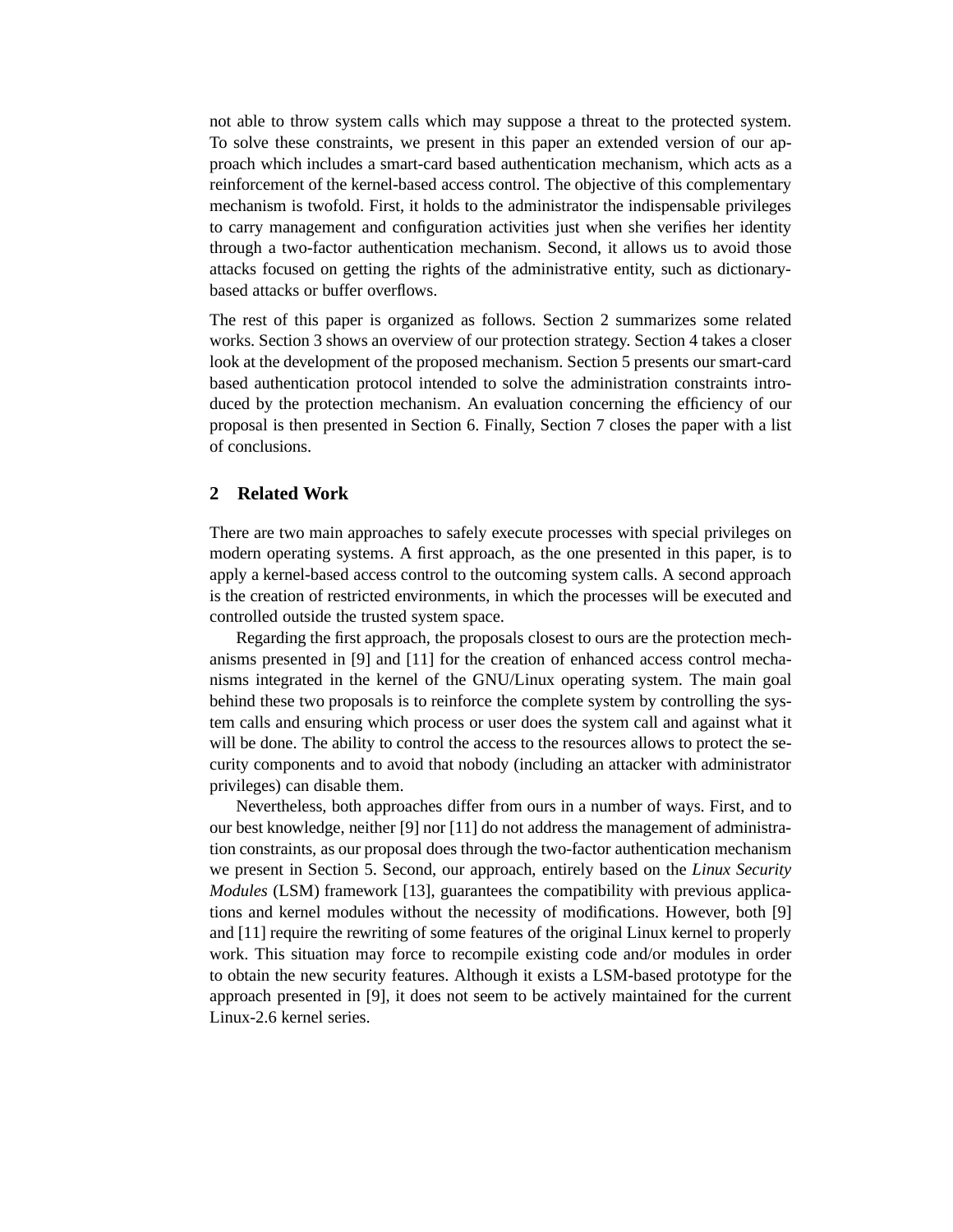Regarding the second approach, we find in [8] a protection mechanism for the creation of restricted environments within Unix setups. The authors in [8] present the use of a special system call to restrict the access to a specific area of the file system. This specific area is intended just for the processes that are executed under each restricted environment. Then, this system call properly changes the root directory to the given path. This way, the process remains in a safe space from where it is not possible to escape – even if the component is compromised, the whole system will remain safe since the illicit activities are caught within the replicated file system. This proposal requires, however, a replicated file system tree for each environment. Hence, the administrator in charge of the system must reproduce the original file system tree to include, for example, shared libraries or configuration files, and copy them to the new path. Other disadvantage of this proposal is that it does not guarantee the correct execution flow of a process, i.e., the behavior of a process can be modified by using, for example, a buffer overflow. Hence, the attacker can overwrite the configuration or logs files of such a process by simply using an arbitrary code execution attack – since these files remain in the same environment of the protected security component process.

Extended versions of the previous model, as the one presented in [7], may also offer support for access control to resources and guarantee the integrity of the security component's resources. Nonetheless, these extended proposals do not protect from vulnerabilities placed outside the trusted environment. A simple bug in a privileged service, or even the use of stolen passwords, may lead the attacker from the external environment to attack the component and its resources.

## **3 Our proposal**

As introduced in Section 1, our main motivation is the protection of network security components, such as *Firewalls* and *Intrusion Detection Systems*, which, if successfully attacked, are very likely to lead an intruder to get the control of the whole system. This problem leads to the necessity for introducing a protection mechanism on the different elements of each component, keeping with their protection and mitigating – or even eliminating – any attempt to attack or compromise the component's elements and their operations. This way, even if an attacker compromises the security of the component, she would not be able to achieve her purpose.

We consider the protection of the elements carried by the kernel of the operating system as a proper solution for such a protection. First, the protection at kernel level avoids that potentially dangerous system calls (e.g., *killing* a process) could be produced from one element against another one. This protection is achieved by incorporating an access control mechanism into the kernel system calls. This way, one may allow or deny a system call based on several criteria – such as the identifier of the process making the call, some parameters of the given call, etc. The kernel's access control allows to eliminate the notion of trust associated to privileged users, delegating the authorization for the execution of a given system call to the internal access control mechanisms. In addition, and contrary to other approaches, it provides a uni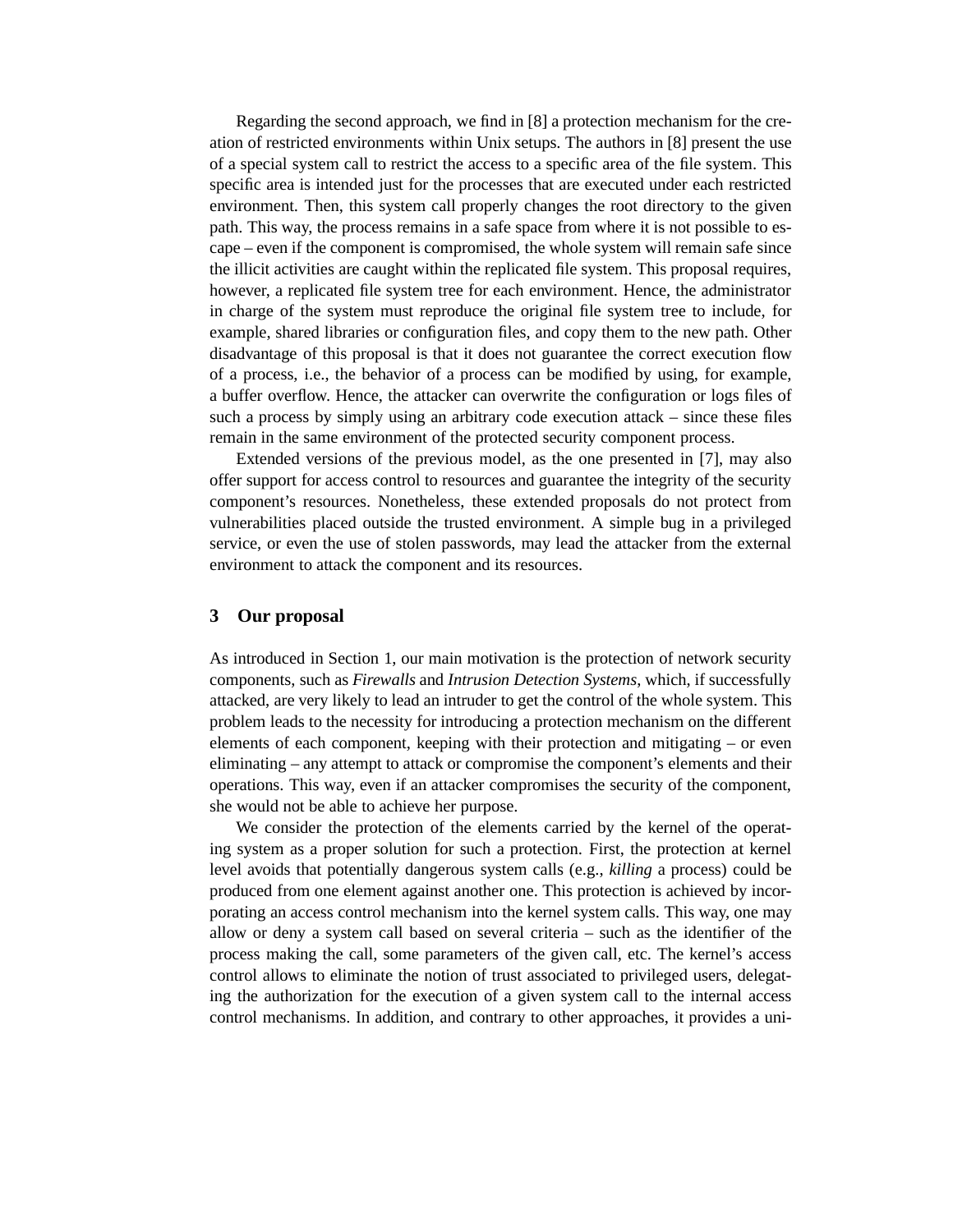fied solution, avoiding the implementation of different specific mechanisms for each component. This mechanism allows us, moreover, to enforce the compartimentalization principle [12]. This principle is based in the segmentation of a system, so several elements can be protected independently one from another. This ensures that even if one of the elements is compromised, the rest of them can operate in a trusted way.

In our case, several elements from each component are executed as processes. By specifying the proper permission based on the process ID, we can limit the interaction between these elements of the component. If an intruder takes control of a process associated to a given component (through a buffer overflow, for example), she will be limited to make the system call for this given process.

It is not always possible, however, to achieve a complete independence between the elements. There is a need to determine which system calls may be considered as a threat when launched against an element from the component. This requires a meticulous study of each one of the system calls provided by the kernel, and how they can be misused. On the other hand, we have to define the access control rules for each one of these system calls. For our approach, we propose the following three protection levels to classify the system calls: (1) critical process protection; (2) communication mechanisms protection; and (3) protection of files associated to the elements.

The first level of protection (critical processes) comprises actions that can cancel the proper execution of the processes associated to a component, either by interaction over them by signals, or the manipulation of the memory space. Some examples are: execution of a new application already in memory, manipulation of the address space and process traces, and so on. The second level (communication mechanisms protection) includes the protection of all those processes that allows an attacker to modify, generate or eliminate any kind of messages exchanged between component's elements. Finally, the third level of protection (protection of files associated to the elements) takes into account all those actions that can maliciously address the set of files used by the elements of the component, such as executable, or configuration files.

# **4 Prototype Implementation**

In this section we outline the current implementation of SMARTCOP (which stands for *Smart Card Enhanced Linux Security Module for Component Protection*). In accordance with the protection scheme proposed in Section 3, it consists of a kernel-based access control mechanism, and its development has been done over the *Linux Security Modules* (LSM) framework for *GNU/Linux* systems [13]. The LSM framework does not consist of a single specific access control mechanism; instead it provides a generic framework, which can accommodate several approaches. It supplies several hooks (i.e., interception points) across the kernel that can be used to implement different access control strategies. Such hooks are: *Task hooks, Program Loading Hooks, File systems Hooks* and *Network hooks*.

These LSM hooks, can be used to provide protection at the three levels pointed out above. Furthermore, LSM adds a set of benefits to our implementation. First, it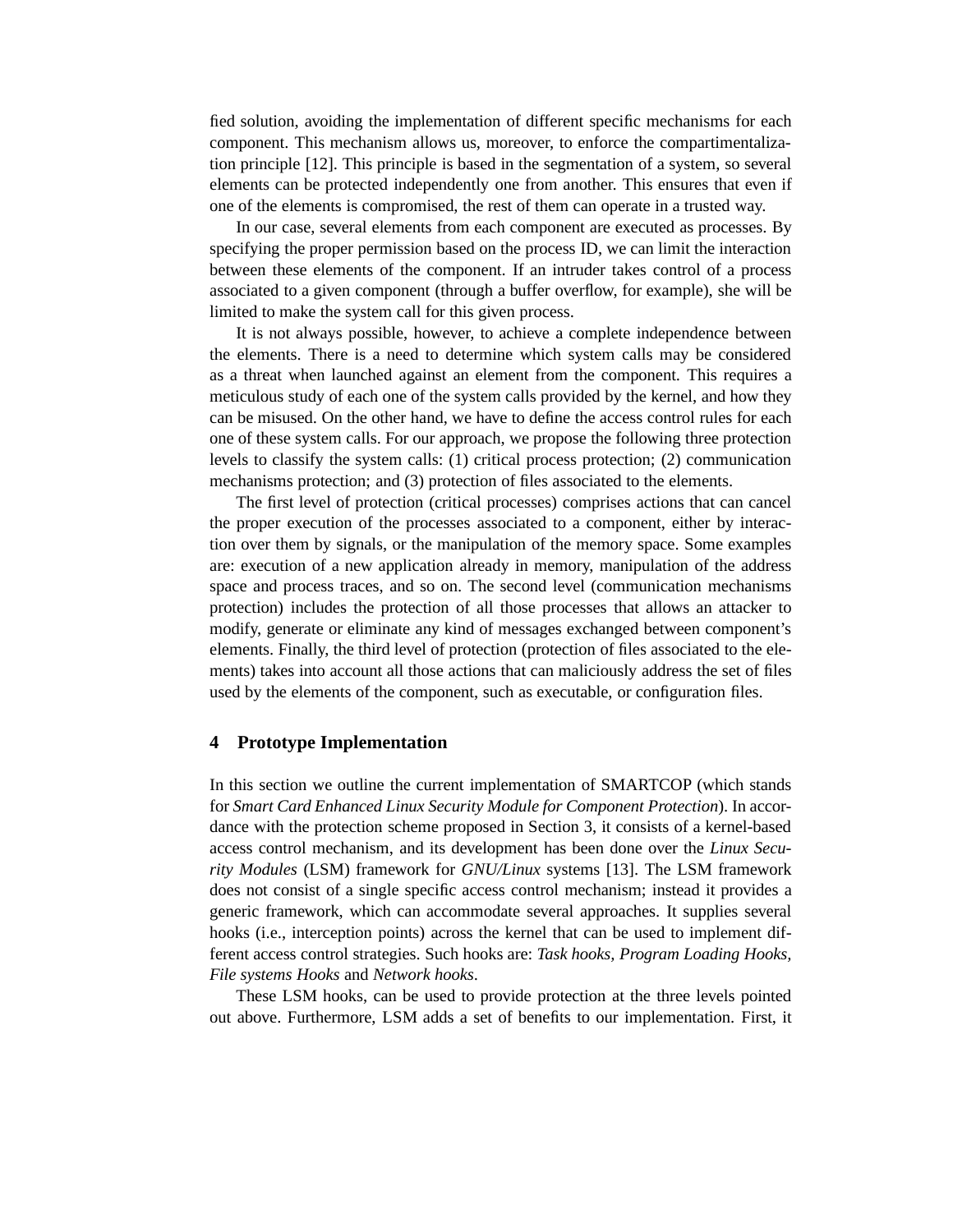introduces a minimum load to the system when comparing it to kernels without LSM, and does not interfere with the detection and reaction processes (cf. Section 6). Second, the access control mechanism can be composed in the system as a module, without having to recompile the kernel. And third, it provides a high degree of flexibility and portability to our implementation when compared to other proposals for the Linux kernel, such as [9] and [11], where the implementation requires the modification of some features of the original Linux-2.6 kernel series.

The LSM interface provides an abstraction, which allows the modules to mediate between the users and the internal objects from the operating system kernel. To this effect, before accessing the internal object, the hook calls the function provided by the module and which will be responsible to allow or deny the access. This can be seen in Figure 1. There, a module registers the function to make a check over the *inodes* of the file system. At the same time, LSM allows to keep the *discretionary access control* (DAC) provided by the kernel Linux, by standing between the discretionary control and the object itself. This way, if a user does not have permissions in relation to a given file, the DAC of the operating system will not allow the access and no call to the function registered by the LSM will be made. This architecture reduces the load of the system when compared to an access control check centralized in the operating system call interface, which always gets used for all the system calls.



**Fig. 1.** Linux Security Modules (LSM) Hooks.

The component's elements will be allowed to make operations only permitted to the system administrator – such as packet filtering, process or application cancellation, etc. This implies that the system processes associated to each element will be executed by the administrator – i.e., root user in Unix systems. On the contrary, if we associate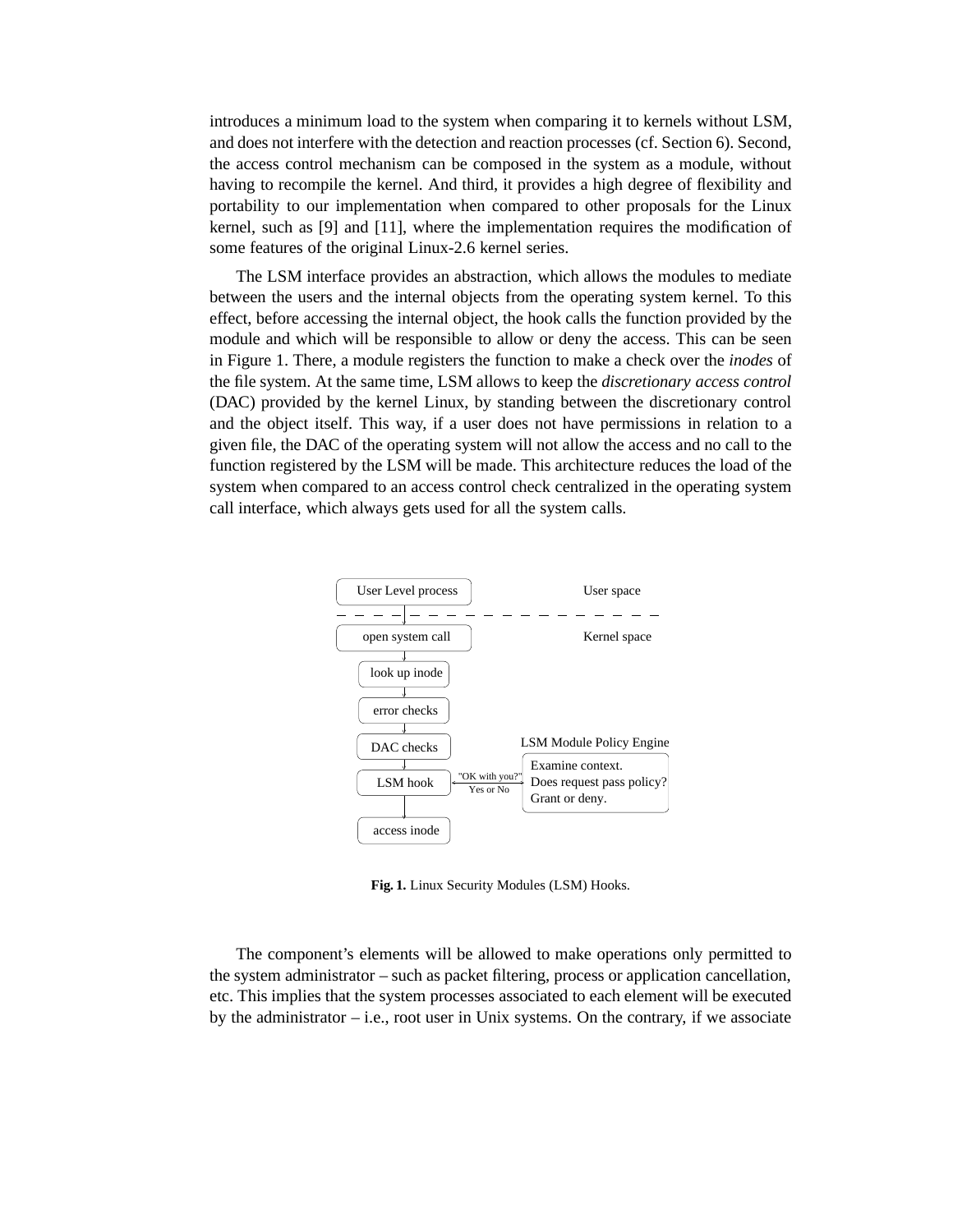the processes to a non privileged user, the discretionary access control of Linux will not allow the execution of some specific calls.

The internal access control mechanisms at the kernel is based in the process identifier (PID) that makes the system call, which will be associated to a specific element. Each function registered by a LSM module, determines which component is making the call from the PID of the associated process. It then, applies the access control constraints taking also into account the parameters of the system call. Thus, for example, a given element can access its own configuration files but not configuration files from other elements.

An important issue in the implementation is the administration of the access control mechanisms and the management of each one of the elements. As pointed out in previous sections, the administrators should not be able to throw a system call, which may suppose a threat to the component. This prevents an intruder doing any harm to the component even if she could scale her privileges to the administrator ones. This contrasts with the administration of the component, since, if an administrator can not interact with the elements of the component, she will not be able to carry out any management or configuration process and activities.

To solve this hazard, we propose a smart-card based authentication mechanism. Specifically, we use the functionality of a smart-card for ensuring the administrator's identity. Through the use of an authentication protocol, the LSM module verifies administrator's actions before holding her the indispensable privileges to manipulate the component. Otherwise, the access control enforcement will come to its normal operation. In the following section, a detailed description of such a mechanism is given.

# **5 Smart-Card Based Authentication Mechanism**

Traditional user authentication, also known as single-factor authentication, relies on user's knowledge of some secret – for instance, a password or a PIN. Then, using this knowledge as the only requirement, the user may proof his identity. Nevertheless, single-factor authentication is not secure enough – the existence of password attacks, man-in-the middle techniques, etc., is a proof of that. A two-factor authentication mechanism, on the other hand, solves most of these problems. Two-factor authentication mechanisms require to prove both the knowledge of some secret and the possession of some characteristic. This characteristic must be unique, and not easily replicable (e.g., a smart-card).

Therefore, to better assure the administrator's identity in our protection scheme, we propose the use of a two-factor authentication mechanism based on the cryptographic functions of a smart-card. This mechanism is intended for authenticating the administrator to the LSM modules and holds with the following requirements:

- **–** The actions must be authorized by the use of a smart-card;
- **–** The smart-card only authorizes one action iff the PIN is correct;
- **–** The LSM module only authorizes the action iff the smart-card response is valid, i.e., the cryptographic operation is correct.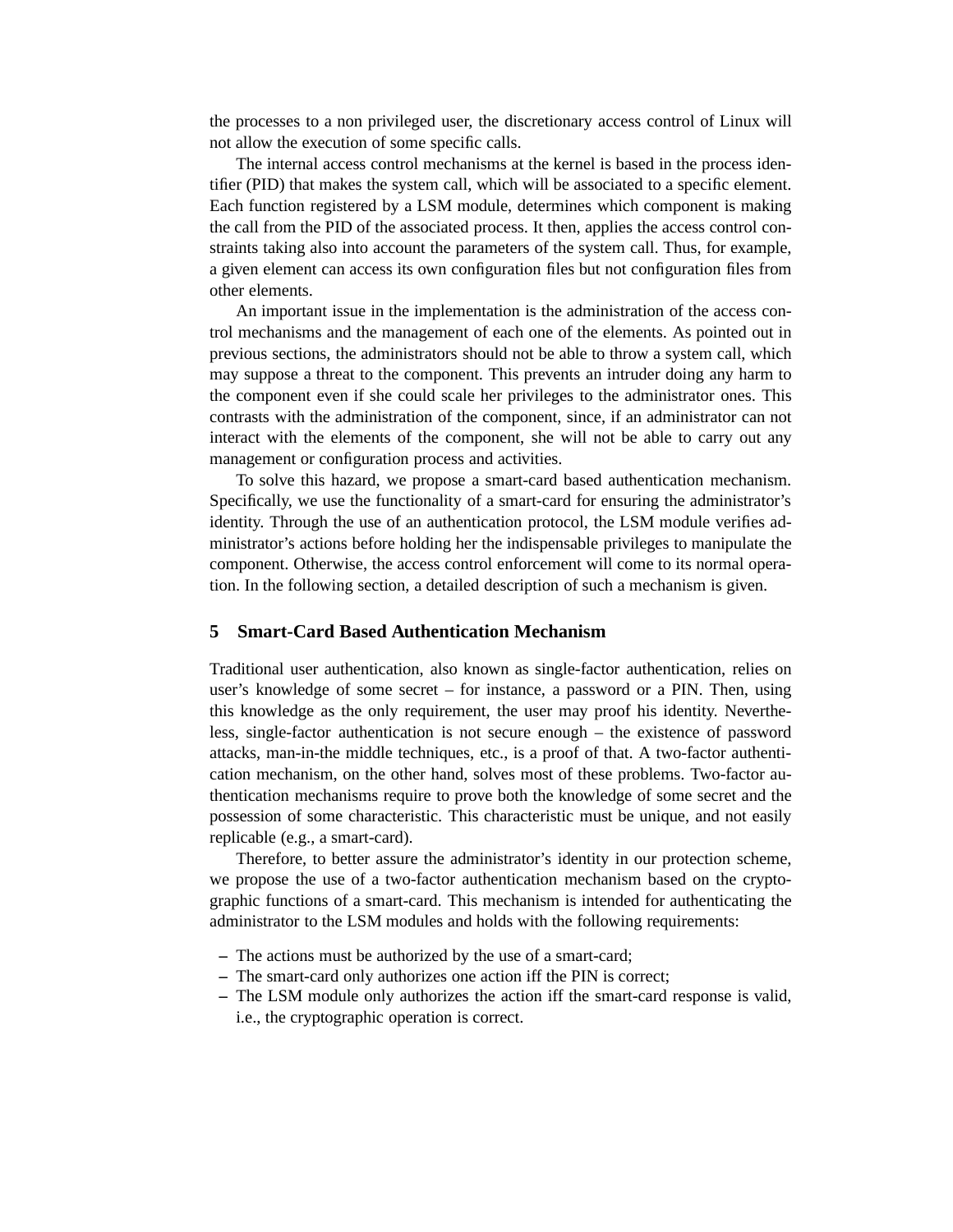According with these requirements, just when the smart-card is connected to the system, and the authentication protocol's result is satisfactory, the administrator is able to hold the indispensable privileges to manipulate the node. On the contrary, when the device is retired or the authentication protocol fails, the access control enforcement, presented in Section 4, comes to its normal operation.

#### **5.1 Protocol Description**

We give in the following a detailed description of the cryptographic protocol that leads our smart-card based authentication mechanism. Let us recall that the cryptographic engine of such a smart-card is capable of performing several cryptographic functions, such as symmetric key generation, symmetric cryptographic algorithms execution, etc.

## **Protocol 1**

- *1. The system administrator opens a new console and she requests an action* X*. It is assumed that* X *must be authorized by using the smart-card;*
- *2. The module receives the request from the console and does the following steps:*
	- *(a) Open a connection to the smart-card reader device;*
	- *(b) Print a message in the console, asking for the smart-card insertion to the smart-card reader device;*
	- *(c) While the smart-card has not been inserted do; i. Detect the insertion of the smart-card;*
	- *(d) Print a message in the console asking for the operation PIN;*
- *3. The system administrator types the operation PIN in the keyboard;*
- *4. The module does the following steps:*
	- *(a) Obtain the operation PIN;*
	- *(b) Obtain a NONCE value at random;*
	- *(c) Compute the Message Authentication Code (MAC) of NONCE with the shared*  $key K$ ,  $\mu_1 = MAC(K, NONCE)$ ;
	- *(d) Execute the Procedure 1 inside the smart-card using the operation PIN and the NONCE, and obtain a response*  $\mu_2$ ;
	- *(e) Print a message in the console to remove the smart-card from the smart-card reader device;*
	- *(f) While the smart-card has not been removed do; i. Detect the removing of the smart-card;*
	- *(g)* if  $\mu_2$  is ERROR the LSM module does not authorize the action X;
	- *(h) else do:*
		- *i.* if  $\mu_1 \neq \mu_2$  the module does not authorize the action X;
		- *ii. if*  $\mu_1 = \mu_2$  *the module authorizes the action* X*;*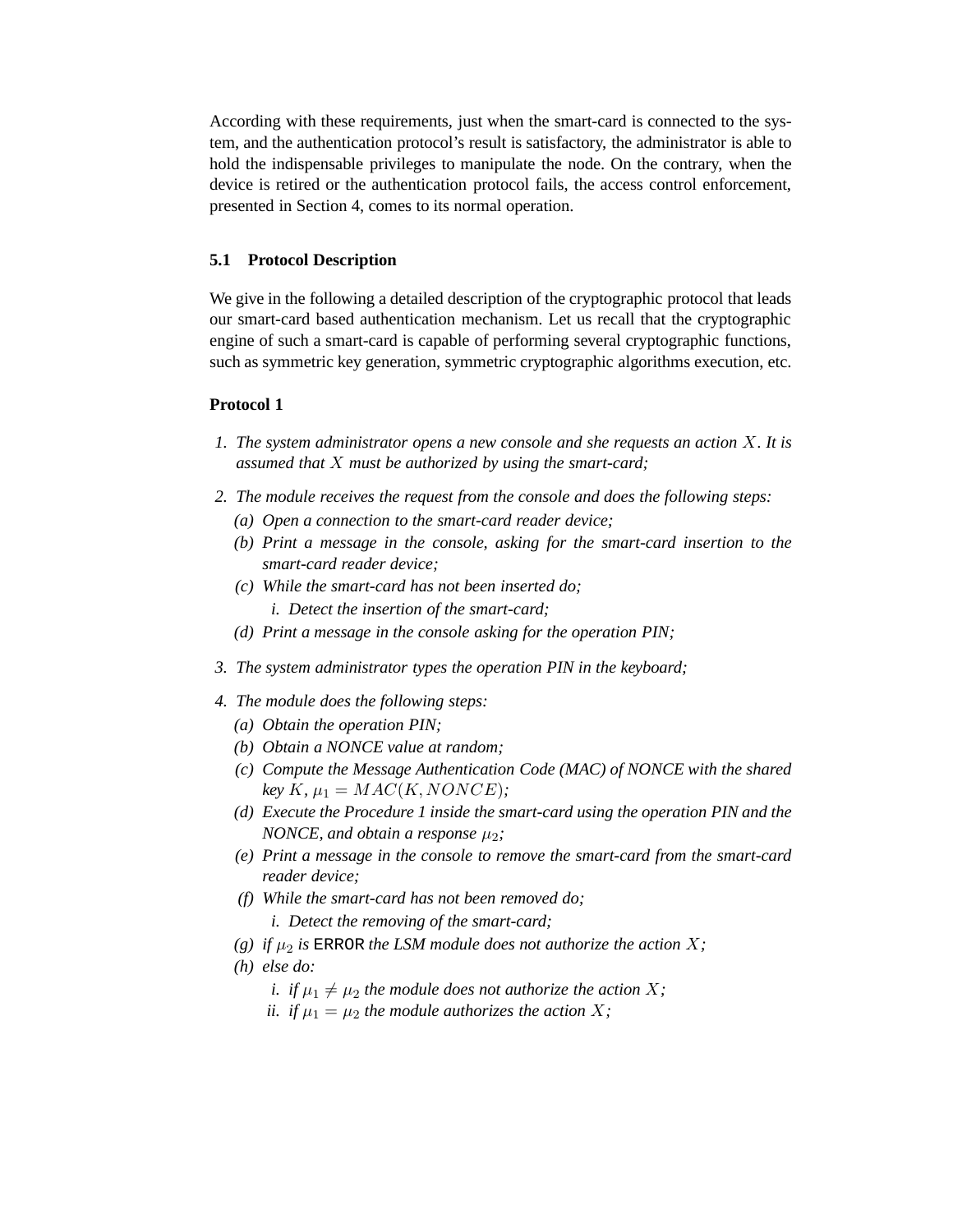As we can see in Protocol 1, an *operation PIN* and one *administration password* are used in our protocol. The operation PIN is at least six digits long. We use the operation PIN in order to authorize the actions. On the other hand, the administration password is used to change the operation PIN and other management tasks. The system administrator has three consecutive chances to enter the operation PIN. In the third chance if the smart-card receives an incorrect operation PIN it blocks itself. The smartcard only can be unblocked with the administration password. Again, there are three chances to enter the correct administration password. If the smart-card is blocked with the administration password the smart-card becomes useless.

The security parameters of the LSM module are properly initialized when it is installed. The system administrator inserts a smart-card in the reader device and the cardlet application is downloaded to the smart-card. Once the applet has been download and registered, the system administrator introduces the administration password and the operation PIN. The LSM module then sends the shared key  $K - i$  it stores the shared  $K$  in a secure file, so the file can be read exclusively by the LSM module.

Then, the smart-card and the LSM module share a secret key  $K$ . In Step 1 of such a protocol, the system administrator requests an action to the LSM module which, in turn, blocks the communication channel between the smart-card reader and the LSM module (cf. Step 2a). The data sent between the LSM module and the smart-card can not be sniffed because the channel is blocked. The protocol avoids the smart-card remains in the smart-card reader when is not necessary. In Step 2c, the LSM module waits until the smart-card insertion, and in Step 4f the LSM module does not proceed since the smart-card has been removed.

In Step 3 the operation PIN travels in a secure way from the keyboard because the LSM module has blocked the channel between the keyboard and the module itself. Then, the LSM module sends a NONCE obtained at random and the PIN in Step 4d. The smart-card returns a Message Authentication Code (*MAC*) of the NONCE computed with the shared key  $K$ . In the last Step, i.e., Step 4h, the LSM module verifies whether the MAC has been properly computed.

Let us finally show the following procedure (cf. Procedure 1), which is executed within the smart-card to validate the operation PIN. If the operation PIN is correct, it computes the MAC of NONCE with the shared key  $K$ .

## **Procedure 1** *[PIN, NONCE]*

- *1. Validate the operation PIN;*
- *2. If the operation PIN is correct do:*
	- *(a) Compute the Message Authentication Code (MAC) of NONCE with the shared*  $key K$ ,  $\mu_2 = MAC(K, NONCE)$ ;
	- *(b) return*  $\mu_2$ *;*
- *3. If the operation PIN is no correct return* ERROR*;*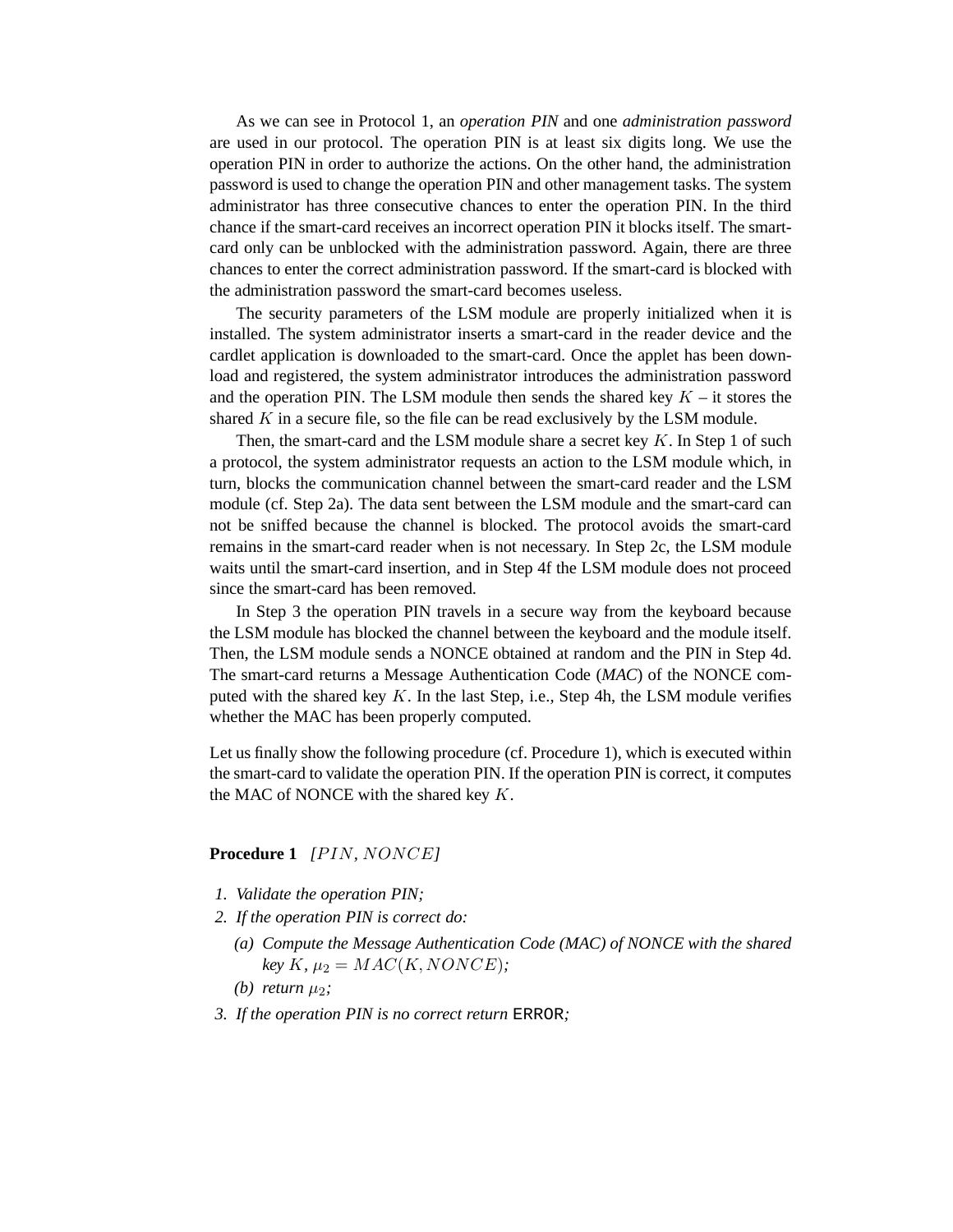#### **5.2 Security Considerations**

To ensure the proper execution of both Protocol 1 and Procedure 1 (cf. Section 5.1), we must consider the protection of the entities and the channels involved in such a process, avoiding attacks like impersonation or channels data manipulation. The lack of ability to avoid these attacks and their impact makes our proposed protection mechanism usefulness. Regarding the different entities that take part in the protocol, we suggest in this section the following considerations.

First, the possible console attacks could be directed to the binary executable file and the console process in execution time. If this happens, an overwrite of the executable console's file using malicious code could lead an attacker to take the control of the authentication process, giving her the possibility to complete the protocol and get the control of the system – and even to steal the smart-card's PIN. To eliminate this attack, the LSM module guarantees that the binary file of the console can not be overwritten by anybody (even the administrator), remaining the permissions as read-only.

Second, the binary executable of the administration console is compiled in a static fashion. This allows us to reduce the complexity of the protection's console process, since we do not need to consider extra tasks introduced by the loading of shared libraries and its associated files. At the same time, it enables us to centralize and reduce the failure points that could be used by an intruder to tamper the console's process. Thus, and to protect the process associated to the console, the LSM module controls that each system call launched by some process can not be dangerous for the correct execution flow of the console process, such as keyboard key capture, cancellation, or debugging process system calls.

Let us recall that the communication channels can not be manipulated by any opponent. To achieve this purpose, the LSM mediates between the system calls related with the communication channels and the entities that take part within the protocol (the LSM module, the smart-card, and the console process).

To conclude, and as pointed out in [2], the LSM module does not need to be directly protected since we can assume the kernel environment as a trusted area – since it is mandatory for the kernel security model of our prototype's operating system.

#### **6 Evaluation**

This section describes the performance evaluation of SMARTCOP for GNU/Linux systems based on the *Linux Security Modules* (LSM) framework.

We show the outcome of several tests steered towards measuring the penalty introduced by the installation of SMARTCOP as a LSM module, over the normal operation of the system. We do not take into account in this evaluation, the performance penalty during administrative tasks. That is, operations carried out by the system administrator making use of the authentication scheme presented in the previous section.

The set of tests is based on the use of the Strace [1] tool and the LMbench [10] package. Strace is a debugging tool, which allows us to trace the system calls made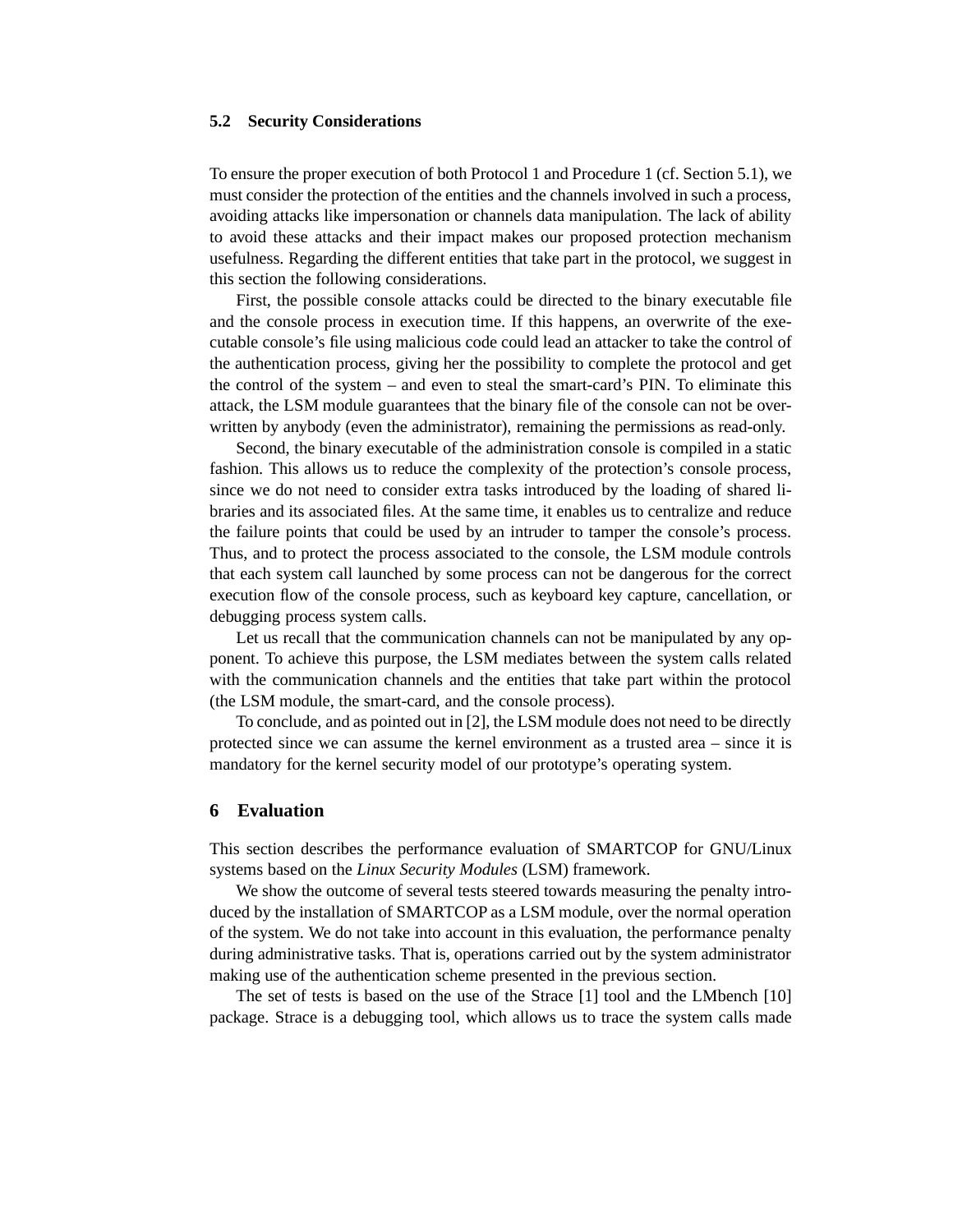after the execution of a given process. This can be used to analyze and evaluate the time taken by these calls. On the other hand, LMbench is used to perform *microbenchmarks*, which are used to take more precise measures of the time taken for file access, memory access, etc.

The evaluation was carried out on a single machine with an Intel-Pentium M 1.4 GHz, with 512 MB of RAM memory and an IDE hard disc of 5400 rpm, running a Debian GNU/Linux operating system and ext3 file system. The objective of these tests is to compare the performance of the system using a Linux 2.6.15 kernel without LSM support against the performance of the same system and kernel with LSM support and the SMARTCOP module loaded.

|                  |        | $2.6.15 +$ | % Overhead    |                  |        | $2.6.15 +$                                                 | % Overhead    |
|------------------|--------|------------|---------------|------------------|--------|------------------------------------------------------------|---------------|
| <b>Test Type</b> | 2.6.15 | smartcop   | with smartcop | <b>Test Type</b> | 2.6.15 | smartcop                                                   | with smartcop |
| null call        | 0.255  | 0.255      | 0%            | pipe             | 1342   | 1338                                                       | 0.2%          |
| kill             | 231.10 | 241.65     | 4.6%          | AF Unix          | 1334   | 1320                                                       | 1%            |
| stat             | 1.99   | 2.03       | 2%            | <b>TCP</b>       | 1088   | 1078                                                       | 0.9%          |
| open/close       | 2.96   | 3.02       | 1.9%          | file read        | 1330   | 1308                                                       | 1.6%          |
| select TCP       | 18.63  | 18.86      | 1.2%          | mmap read        | 1480   | 1425                                                       | 3.8%          |
| sig inst         | 0.9    | 0.9        | 0%            | mem bcopy        | 5278   | 5277                                                       | 0.01%         |
| sig handl        | 1.85   | 1.88       | 0.1%          | mem bzero        | 4548   | 4548                                                       | 0%            |
| fork proc        | 95.61  | 96.52      | 0.9%          | mem read         | 25600  | 25590                                                      | 0.03%         |
| exec proc        | 100.50 | 103.86     | 3.3%          | mem write        | 24888  | 24869                                                      | 0.07%         |
| sh proc          | 2227   | 2302       | 3.3%          |                  |        |                                                            |               |
|                  |        |            |               |                  |        | Local communication bandwidth in $\mathbf{M} \mathbf{D}/c$ |               |

Process tests, time in  $\mu$ seconds

Local communication bandwidth in MB/s

| <b>Test Type</b> | 2.6.15 | $2.6.15 +$<br>smartcop | % Overhead<br>with smartcop |
|------------------|--------|------------------------|-----------------------------|
| 0K file create   | 193    | 193                    | 0%                          |
| 0K file delete   | 489    | 489                    | 0%                          |
| 10K file create  | 175    | 176                    | 0.5%                        |
| 10K file delete  | 658    | 668                    | 1.5%                        |
| mmap latency     | 2348   | 2348                   | 0%                          |
| par mem          | 1.26   | 1.26                   | 0%                          |
| page fault       | 0.974  | 0.981                  | 0.8%                        |

File and VM sytem latencies, time in  $\mu$ seconds

**Fig. 2.** Performance evaluation of SMARTCOP.

The results of the tests are shown in Figure 2. They are organized in three tables depending on the three protection levels stated in Section 3. As it can be appreciated in the results, the penalty introduced by SMARTCOP has a minimum impact on the performance of a standard GNU/Linux 2.6.15 system.

The first table (*Process tests*) shows the latency in microseconds for a set of operations related to the execution of processes and system calls such as process creation through *fork()*, *fork()+exec()* and *sh()*, process cancellation through *kill()*, descriptor waiting through *select()*, opening and closing files through *open()*/*close()*, signal installation and management, etc.

This first category of tests shows that more than the 50% of the tests indicate a performance penalty below 2%. For example, the process creation with *fork()* is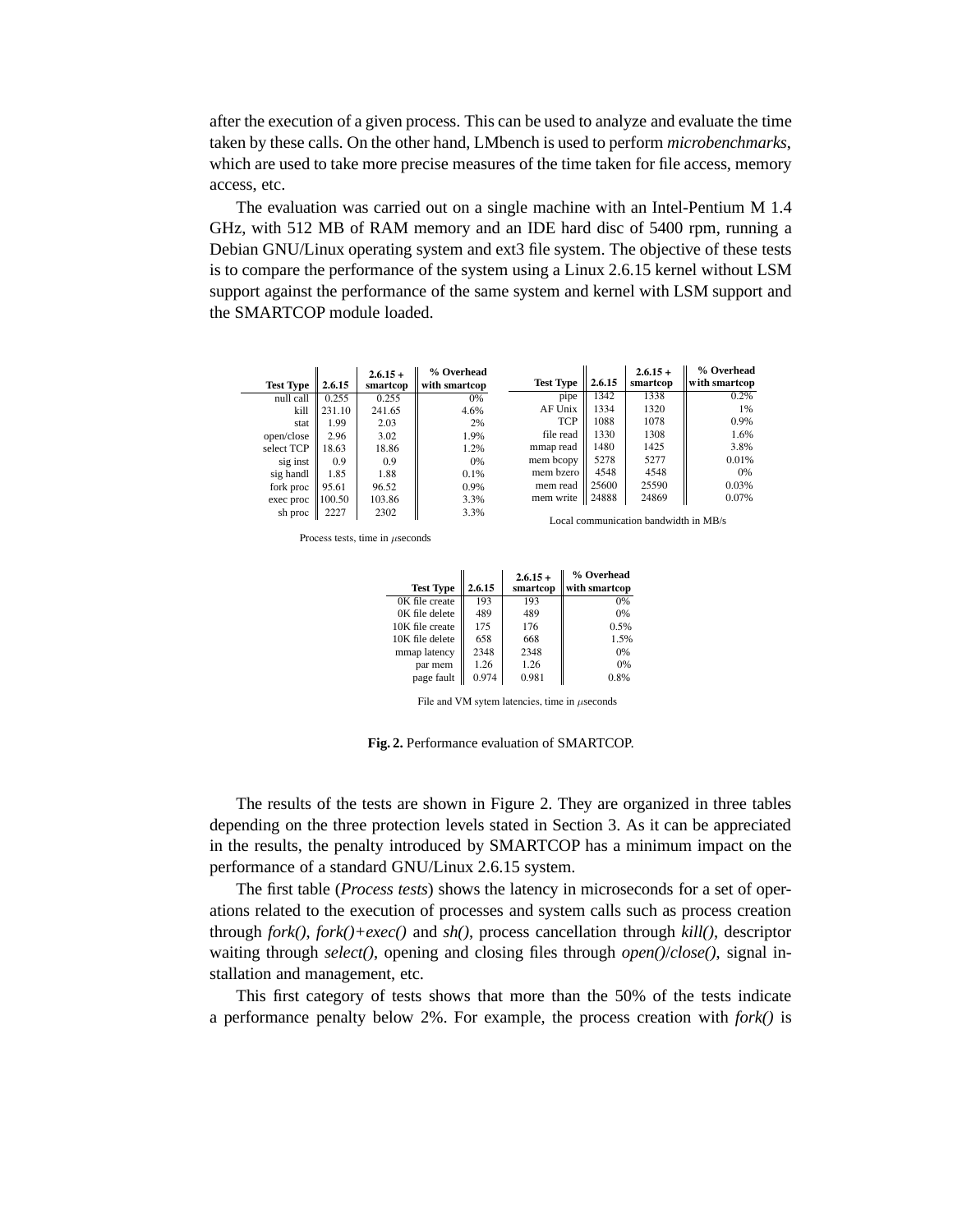scarcely penalized with a 0.9%. The same can be noticed for process creation with *fork()+exec()* and *sh()*, which have an approximate penalty of 3.3%. On the other hand, the higher performance penalty is presented by the process cancellation through the system call *kill()* with a 4.6%. This higher penalty is produced by the access control verifications of SAMRTCOP at kernel level, during the identification checks of the process, system call parameters, etc.

The second set of tests shown in the second table of Figure 2, present the bandwidth of operations related to communication issues such as reading, writing and copy of memory sections through *read()* and *mmap()*, Inter Process Communications (IPC) using TCP, pipes and sockets of the Unix address family (*AF Unix sockets*), etc. Again, the results show a minimum penalty in the performance. In this case the greater penalty (3.8% approx.) is found in the reading and summing of a file via the memory mapping *mmap()* interface.

Finally, the set of tests from the third table (Figure 2) shows the latency found in operations related to file and memory manipulation. The performance penalty of the system is also minimum. The greater penalty being introduced by the file elimination due to the verifications performed by SMARTCOP during the associated system calls.

#### **7 Conclusion**

In this paper we have presented an access control mechanism specially suited for the protection of network security components, such as *Firewalls* and *Intrusion Detection Systems*. Whenever one of these components, or one of its elements, is compromised by an attacker, it may lead her to obtain the full control of the network. The protection of these components is not easy, specially when dealing with distributed setups, made up of different elements distributed over a complex network. Like for example, the attack prevention platform presented in [3].

The solution we provide in this paper proposes the protection of the components by making use of the LSM system in the Linux kernel over GNU/Linux systems. The mechanism we have developed, called SMARTCOP (*Smart Card Enhanced Linux Security Module for Component Protection*), works by providing and enforcing access control rules at system calls, and is based on a protection module integrated into the operating system's kernel, providing a high degree of modularity and independence between elements.

The use of LSM allows our protection system to be used in new components and elements, by just considering its environment and its interactions (regarding access control). It reinforces the modularity of the system and provides an easy and generic way to introduce new elements without having to consider each component separately. Thus, we consider that our proposal provides a high degree of scalability.

The introduction of new components provides a minimum performance penalty, because the LSM framework and the access control scheme do not introduce an excessive computational complexity. We have measured the penalty introduced by the use of SMARTCOP against the usual performance of the system. The results show the